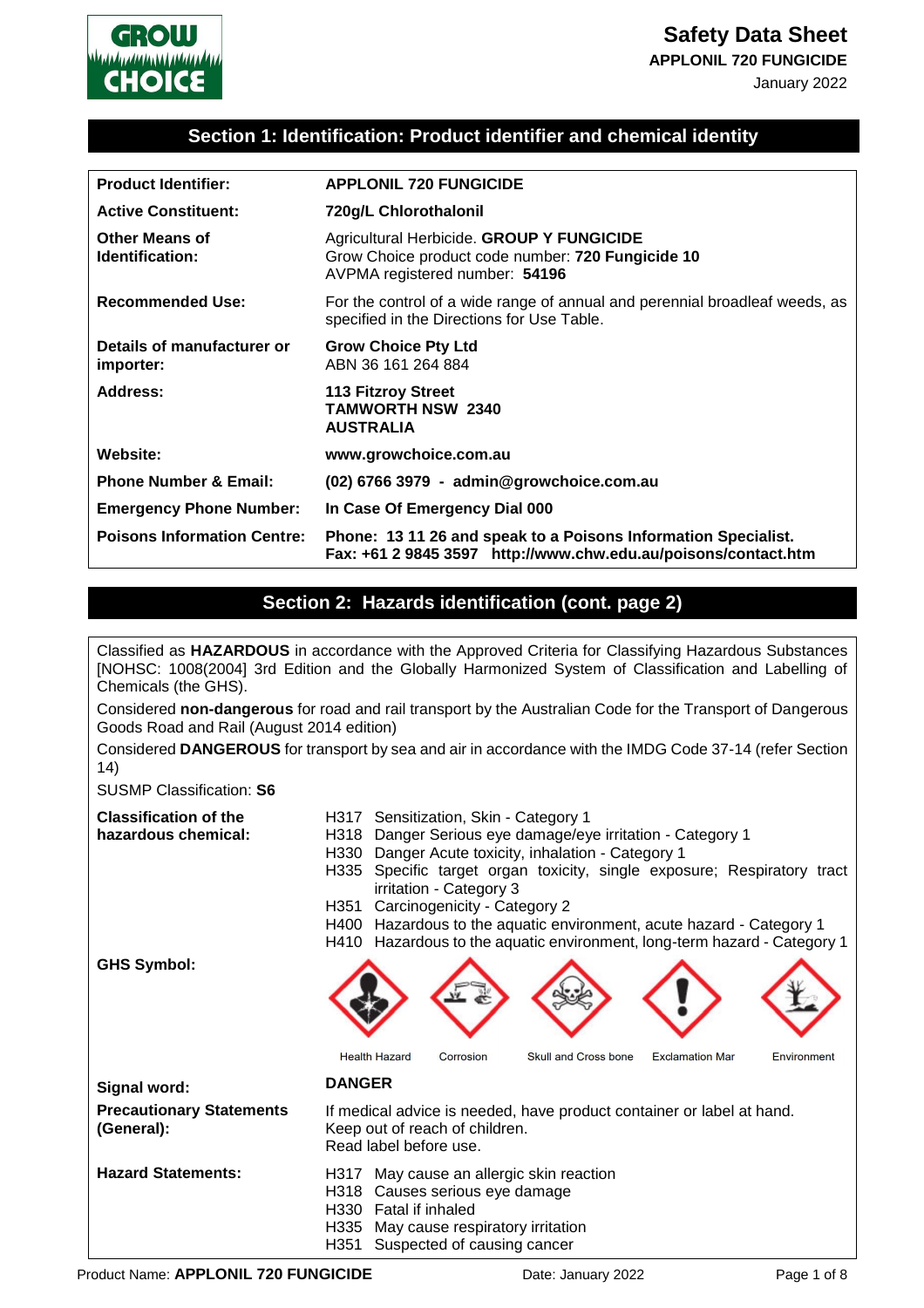|                                 | H400 Very toxic to aquatic life<br>H410 Very toxic to aquatic life with long lasting effects.                                                                                                                                                                                                                                                                                                          |  |  |  |
|---------------------------------|--------------------------------------------------------------------------------------------------------------------------------------------------------------------------------------------------------------------------------------------------------------------------------------------------------------------------------------------------------------------------------------------------------|--|--|--|
| <b>Prevention Precautionary</b> | P201 Obtain special instructions before use.                                                                                                                                                                                                                                                                                                                                                           |  |  |  |
| <b>Statement:</b>               | P202 Do not handle until all safety precautions have been read and<br>understood.                                                                                                                                                                                                                                                                                                                      |  |  |  |
|                                 | P260+P261 Avoid and do not breathe dust/fume/gas/mist/vapours/spray.                                                                                                                                                                                                                                                                                                                                   |  |  |  |
|                                 | P264 Wash face, arms, hands and any exposed skin thoroughly after<br>handling.                                                                                                                                                                                                                                                                                                                         |  |  |  |
|                                 | P271 Use only outdoors or in a well-ventilated area.                                                                                                                                                                                                                                                                                                                                                   |  |  |  |
|                                 | P272 Contaminated work clothing should not be allowed out of the<br>workplace.                                                                                                                                                                                                                                                                                                                         |  |  |  |
|                                 | P273 Avoid release to the environment                                                                                                                                                                                                                                                                                                                                                                  |  |  |  |
|                                 | P280 Wear protective gloves/protective clothing/eye protection/face<br>protection.                                                                                                                                                                                                                                                                                                                     |  |  |  |
|                                 | P301+P330+P331 IF SWALLOWED: Rinse mouth. Do NOT induce vomiting.                                                                                                                                                                                                                                                                                                                                      |  |  |  |
|                                 | P302+P352 IF ON SKIN: Wash with plenty of soap and water.                                                                                                                                                                                                                                                                                                                                              |  |  |  |
|                                 | P303+P361+P353 IF ON SKIN (or hair): Remove/Take off immediately all<br>contaminated clothing. Rinse skin with water/shower.<br>P304+P340 IF INHALED: Remove victim to fresh air and keep at rest in a<br>position comfortable for breathing.<br>P305+P351+P338 IF IN EYES: Rinse cautiously with water for several<br>minutes. Remove contact lenses, if present and easy to do. Continue<br>rinsing. |  |  |  |
|                                 |                                                                                                                                                                                                                                                                                                                                                                                                        |  |  |  |
|                                 |                                                                                                                                                                                                                                                                                                                                                                                                        |  |  |  |
|                                 | P308+P313 IF exposed or concerned: Get medical advice/attention                                                                                                                                                                                                                                                                                                                                        |  |  |  |
|                                 | P310 Immediately call a POISON CENTER or doctor/physician<br>P312 Call a POISON CENTER or doctor/physician if you feel unwell.<br>P321 Specific treatment: SEEK URGENT ATTENTION<br>P333+P313 If skin irritation or rash occurs: Get medical advice/attention.                                                                                                                                         |  |  |  |
|                                 |                                                                                                                                                                                                                                                                                                                                                                                                        |  |  |  |
|                                 |                                                                                                                                                                                                                                                                                                                                                                                                        |  |  |  |
|                                 |                                                                                                                                                                                                                                                                                                                                                                                                        |  |  |  |
|                                 | P363 Wash contaminated clothing before reuse.                                                                                                                                                                                                                                                                                                                                                          |  |  |  |
| Storage:                        | P403+P235+P233 Store in a well-ventilated place. Keep cool. Keep<br>container tightly closed.                                                                                                                                                                                                                                                                                                          |  |  |  |
|                                 | P405 Store locked up.                                                                                                                                                                                                                                                                                                                                                                                  |  |  |  |
| Disposal:                       | P501 Dispose of contents and container in accordance with local, regional<br>and national regulations.                                                                                                                                                                                                                                                                                                 |  |  |  |
| <b>Other Information:</b>       | Poisons Schedule S6                                                                                                                                                                                                                                                                                                                                                                                    |  |  |  |

## **Section 3: Composition and information on ingredients**

| Chemical ingredients: CAS number and other unique identifiers: Concentration of ingredients |                 |                        |  |
|---------------------------------------------------------------------------------------------|-----------------|------------------------|--|
| Component                                                                                   | <b>CAS No</b>   | <b>Concentration %</b> |  |
| Chlorothalonil (ISO)                                                                        | 1897-45-6       | 72%                    |  |
| Other ingredients, including water                                                          | (non-hazardous) | <b>Balance</b>         |  |

# **Section 4: First aid measures (cont. page 3)**

| <b>Information Centre.</b> | In Case Of Emergency Dial 000 and/or Poisons Information Centre: Phone: 13 11 26 and speak to a<br>Poisons Information Specialist. Take this SDS and or DFU/Label with you or when calling the Poisons |
|----------------------------|--------------------------------------------------------------------------------------------------------------------------------------------------------------------------------------------------------|
| Swallow:                   | If swallowed and if more than 15 minutes from a hospital DO NOT induce<br>vomiting. Seek immediate medical advice.                                                                                     |
| Eye:                       | If product gets in eyes, wash it out immediately with water for at least 15<br>minutes. . Seek medical attention.                                                                                      |
| Skin:                      | Remove contaminated clothing and wash affected areas thoroughly with<br>soap and water.                                                                                                                |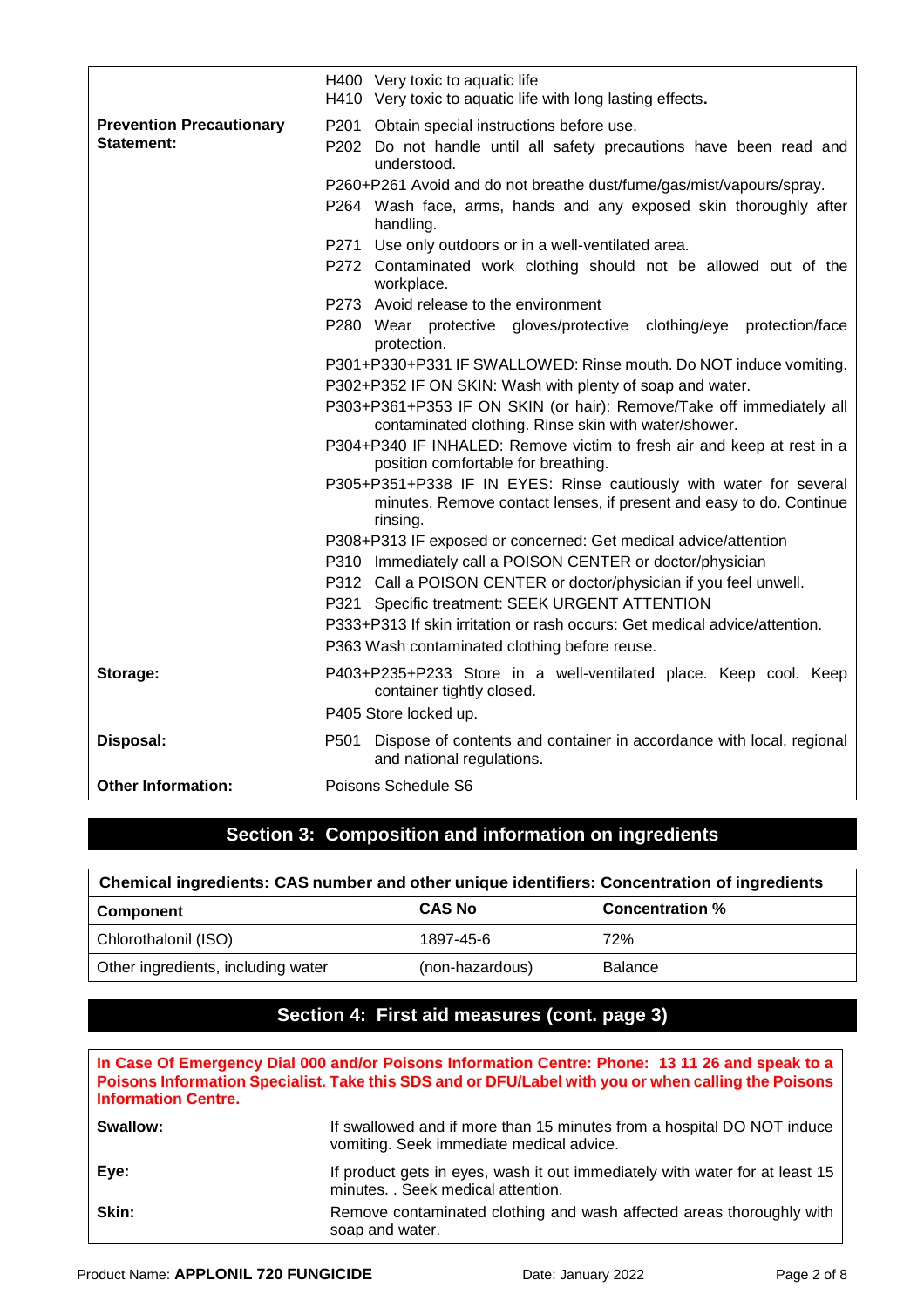| Inhaled:                                                                                  | Move affected person to fresh air and keep at rest until recovered. Seek<br>urgent medical attention.                                                                                                                                                                                                                                                                                                                                                                                                                                                                                                                                                                                                                                                                                                                                                                                                                                                                                                                                                                            |
|-------------------------------------------------------------------------------------------|----------------------------------------------------------------------------------------------------------------------------------------------------------------------------------------------------------------------------------------------------------------------------------------------------------------------------------------------------------------------------------------------------------------------------------------------------------------------------------------------------------------------------------------------------------------------------------------------------------------------------------------------------------------------------------------------------------------------------------------------------------------------------------------------------------------------------------------------------------------------------------------------------------------------------------------------------------------------------------------------------------------------------------------------------------------------------------|
| <b>Symptoms caused by</b><br>exposure:<br><b>Medical Attention and Special Treatment:</b> | Inhalation: Fatal if inhaled. May cause respiratory irritation, increased<br>secretion of mucous and headache.<br>Skin Contact: May cause skin irritation, itchiness and reddening of<br>contacted skin. Skin sensitiser.<br>Eye Contact: May cause severe eye irritation, stinging, reddening,<br>watering, swelling of eyelids and blurred vision.<br>Ingestion: May cause irritation of the mouth with extreme pain and<br>reddening of skin.                                                                                                                                                                                                                                                                                                                                                                                                                                                                                                                                                                                                                                 |
| Immediate first aid:                                                                      | Ensure that adequate decontamination has been carried out. If patient is                                                                                                                                                                                                                                                                                                                                                                                                                                                                                                                                                                                                                                                                                                                                                                                                                                                                                                                                                                                                         |
|                                                                                           | not breathing, start artificial respiration, preferably with a demand valve<br>resuscitator, bag-valve-mask device, or pocket mask, as trained. Perform<br>CPR if necessary. Immediately flush contaminated eyes with gently<br>flowing water. Do not induce vomiting. If vomiting occurs, lean patient<br>forward or place on the left side (head-down position, if possible) to<br>maintain an open airway and prevent aspiration. Keep patient quiet and<br>maintain normal body temperature. Obtain medical attention. /Poisons A<br>and B/.                                                                                                                                                                                                                                                                                                                                                                                                                                                                                                                                 |
| <b>Basic treatment:</b>                                                                   | Establish a patent airway (oropharyngeal or nasopharyngeal airway, if<br>needed). Suction if necessary. Watch for signs of respiratory insufficiency<br>and assist ventilations if needed. Administer oxygen by nonrebreather<br>mask at 10 to 15 L/min. Monitor for pulmonary oedema and treat if<br>necessary. Monitor for shock and treat if necessary. Anticipate seizures<br>and treat if necessary. For eye contamination, flush eyes immediately with<br>water. Irrigate each eye continuously with 0.9% saline (NS) during<br>transport. Do not use emetics. For ingestion, rinse mouth and administer<br>5 mL/kg up to 200 mL of water for dilution if the patient can swallow, has<br>a strong gag reflex, and does not drool. Cover skin burns with dry sterile<br>dressings after decontamination. /Poisons A and B/.                                                                                                                                                                                                                                                |
| <b>Advanced treatment:</b>                                                                | Consider orotracheal or nasotracheal intubation for airway control in the<br>patient who is unconscious, has severe pulmonary edema, or is in severe<br>respiratory distress. Positive-pressure ventilation techniques with a bag<br>valve mask device may be beneficial. Consider drug therapy for pulmonary<br>oedema. Consider administering a beta agonist such as albuterol for<br>severe bronchospasm. Monitor cardiac rhythm and treat arrhythmias as<br>necessary. Start IV administration of D5W TKO /SRP: "To keep open",<br>minimal flow rate/. Use 0.9% saline (NS) or lactated Ringer's (LR) if signs<br>of hypovolemia are present. For hypotension with signs of hypovolemia,<br>administer fluid cautiously. Watch for signs of fluid overload. Treat seizures<br>with diazepam or lorazepam. Use proparacaine hydrochloride to assist<br>eye irrigation. Poisons A and B/. (cited from: National Center for<br>Biotechnology Information. PubChem Compound Database; CID=15910,<br>https://pubchem.ncbi.nlm.nih.gov/compound/15910 (accessed Jan. 27,<br>2017). |

# **Section 5: Fire fighting measures**

| <b>Suitable Extinguishing</b><br>Media:                                             | Water fog, fine water spray, foam, dry chemical, carbon dioxide.                                                                                                                                                                                                                                                                                                                                                                             |
|-------------------------------------------------------------------------------------|----------------------------------------------------------------------------------------------------------------------------------------------------------------------------------------------------------------------------------------------------------------------------------------------------------------------------------------------------------------------------------------------------------------------------------------------|
| <b>Specific hazards from</b><br>arising from the chemical:                          | Hazardous combustion products include oxides of carbon and nitrogen,<br>hydrogen chloride and phosgene. Non-combustible.                                                                                                                                                                                                                                                                                                                     |
| <b>Special Protective</b><br><b>Equipment and Precautions</b><br>for Fire Fighters: | Fire fighters should wear full protective gear, including self-contained breathing<br>apparatus (AS/NZS 1715/1716). Keep unnecessary people away. If it can be<br>done safely, remove intact containers from the fire. Otherwise, use water spray<br>to cool them. Bund area with sand or earth to prevent contamination of drains<br>or waterways. Dispose of fire control water or other extinguishing agent and<br>spillage safely later. |
| <b>Hazchem Code:</b>                                                                | 3Ζ                                                                                                                                                                                                                                                                                                                                                                                                                                           |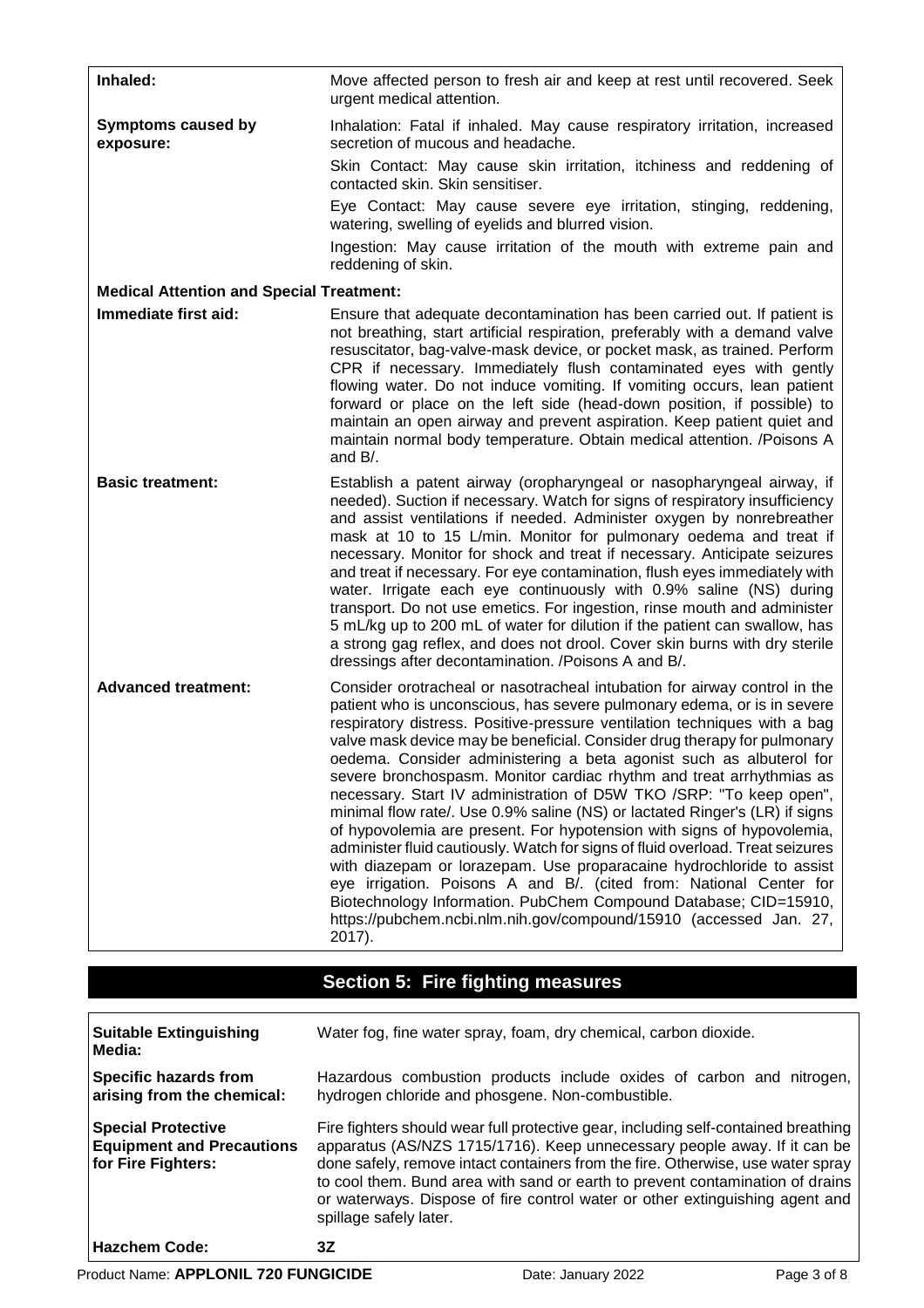## **Section 6: Accidental release measures**

| <b>Personal precautions,</b><br>protective equipment and<br>emergency procedures: | In case of spillage it is important to take all steps necessary to:<br>Avoid contact with the spilled material or contaminated surfaces.<br>Extinguish or remove any sources of ignition.<br>When dealing with spills do not eat, drink or smoke and wear protective<br>clothing and equipment.<br>Keep people and animals away.<br>Prevent spilled material from entering drains or watercourses.      |
|-----------------------------------------------------------------------------------|---------------------------------------------------------------------------------------------------------------------------------------------------------------------------------------------------------------------------------------------------------------------------------------------------------------------------------------------------------------------------------------------------------|
| <b>Environmental precautions:</b>                                                 | Do not allow to get into surface water, drains and ground water. If the product<br>contaminates rivers and lakes or drains inform respective authorities.<br>Reposition any leaking containers so as to minimise leakage. Dam and<br>absorb spill with an absorbent material (eg sand or soil). Shovel the absorbed<br>spill into drums.                                                                |
| <b>Methods for containment</b><br>and cleaning up:                                | Contain spill and absorb with earth, sand, clay, or other absorbent material.<br>Collect and store in properly labelled, sealed drums for safe disposal. Deal<br>with all spillages immediately. ). Clean contaminated floors and objects<br>thoroughly, observing environmental regulations If contamination of drains,<br>streams, watercourses, etc. is unavoidable, warn the local water authority. |
| <b>Reference to other sections:</b>                                               | Information regarding safe handling see section 7.<br>Information regarding personal protective equipment see section 8.<br>Information regarding waste disposal, see section 13.                                                                                                                                                                                                                       |

# **Section 7: Handling and storage**

| <b>Precautions for safe</b><br>handling:                     | Safe work practices are recommended.<br>Avoid contact with eyes and skin.<br>When opening the container and preparing spray wear appropriate PPE<br>(refer Section 8).<br>Do not spray under high wind conditions.<br><b>Hygiene measures:</b><br>When using products, do not eat, drink or smoke.<br>Contaminated work clothing should not be allowed out of the workplace.<br>Wash hands thoroughly with soap and water after use and before eating,<br>drinking, smoking/using tobacco, chewing gum, using the toilet or applying<br>cosmetics.<br>After each day's use, wash gloves, face shield or goggles and contaminated<br>clothing.<br>Avoid contact with eyes and skin. |
|--------------------------------------------------------------|------------------------------------------------------------------------------------------------------------------------------------------------------------------------------------------------------------------------------------------------------------------------------------------------------------------------------------------------------------------------------------------------------------------------------------------------------------------------------------------------------------------------------------------------------------------------------------------------------------------------------------------------------------------------------------|
| Conditions for safe storage,<br>including incompatibilities: | Keep out of reach of children, unauthorised persons and animals.<br>Store in tightly sealed original containers in a dry secure place away from<br>fertilizers, feed and food.<br>Store out of direct sunlight and extreme temperature.<br>Always read the label and any attached leaflet before use.                                                                                                                                                                                                                                                                                                                                                                              |

## **Section 8: Exposure controls and personal protection (cont. page 5)**

| Appropriate engineering<br>controls:           | No special requirements. Product is used outdoors.                                                                                                                                                |  |
|------------------------------------------------|---------------------------------------------------------------------------------------------------------------------------------------------------------------------------------------------------|--|
|                                                | Control process conditions to avoid contact. Use only in well-ventilated areas. If<br>necessary, use local exhaust ventilation to keep airborne concentration below the<br>exposure limits.       |  |
| <b>Personal protective</b><br>equipment (PPE): | When opening the container and preparing the spray, wear cotton overalls<br>buttoned to the neck and wrist and a washable hat, elbow length PVC<br>chemical resistant and face shield or goggles. |  |
|                                                | When using the prepared spray, wear cotton overalls buttoned to the neck<br>and wrist and a washable hat and, once chemical is prepared for use, elbow                                            |  |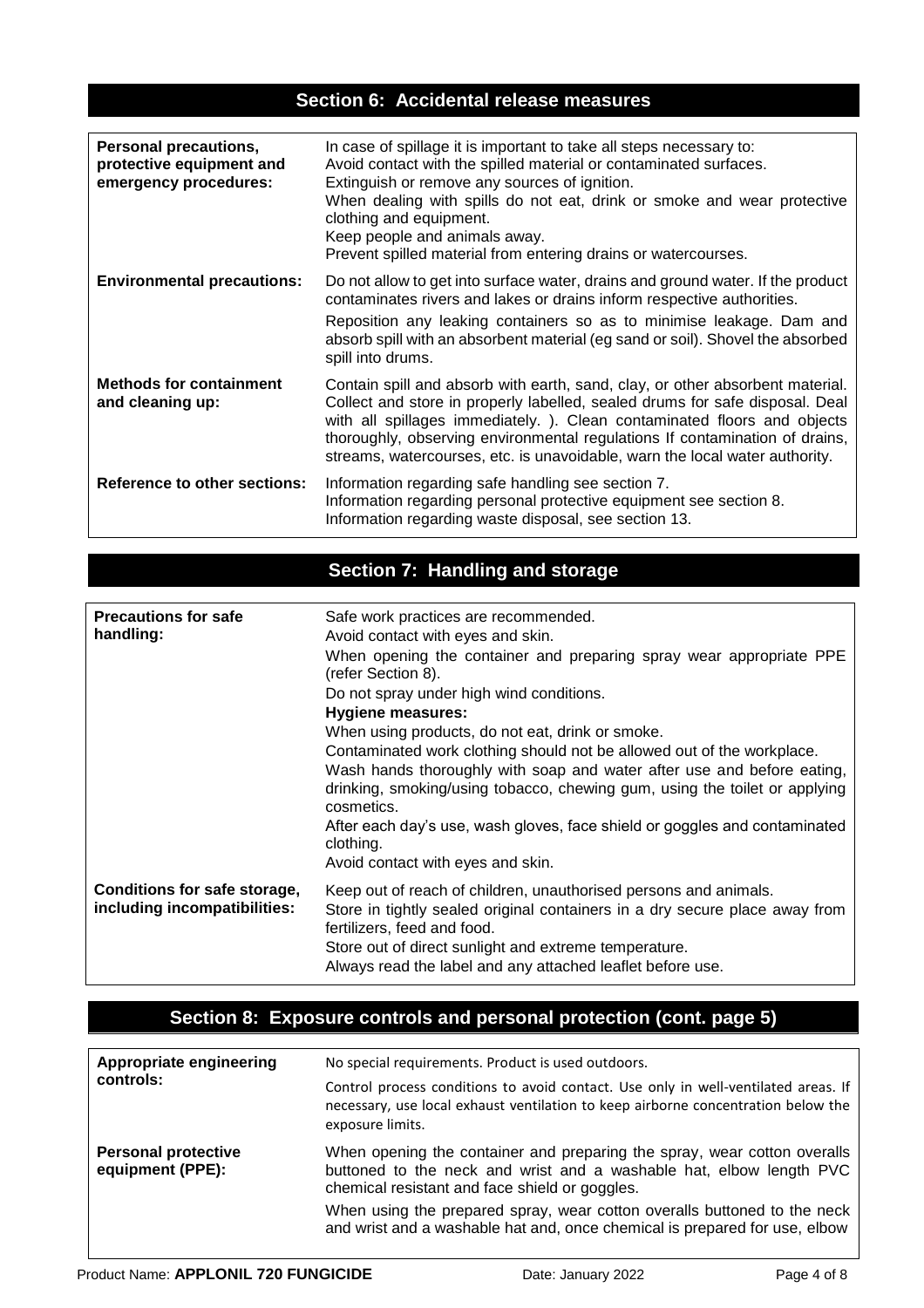|                                                     | length PVC chemical resistant and face shield or goggles if protected from<br>spray drift/contamination.                                                                      |  |  |
|-----------------------------------------------------|-------------------------------------------------------------------------------------------------------------------------------------------------------------------------------|--|--|
|                                                     | Face and Eye Protection: Face shield or goggles.                                                                                                                              |  |  |
|                                                     | <b>Clothing:</b> Cotton overalls buttoned to the neck and wrist (or equivalent                                                                                                |  |  |
|                                                     | clothing) and a washable hat.                                                                                                                                                 |  |  |
|                                                     | Gloves: Elbow-length chemical resistant PVC gloves.                                                                                                                           |  |  |
|                                                     | Respiratory: If airborne concentrations are likely to exceed the exposure                                                                                                     |  |  |
|                                                     | standards above or if exposed to dust, an AS/NZS 1715/1716 approved<br>respirator should be worn.                                                                             |  |  |
|                                                     | Recommended to use Australian and New Zealand Standard PPE:                                                                                                                   |  |  |
|                                                     | Overalls:<br>AS 3765, Clothing for protection against Hazardous chemicals                                                                                                     |  |  |
|                                                     | Gloves:<br>AS/NZS 2161, Industrial safety gloves and mittens (not<br>electrical and medical gloves)                                                                           |  |  |
|                                                     | Goggles and face shield: AS/NZS 1337, Eye protectors for industrial<br>applications.                                                                                          |  |  |
|                                                     | AS/NZS 2210, Occupational protective footwear<br>Footwear:                                                                                                                    |  |  |
|                                                     | Respirators: AS/NZS 1715 Selection, Use and Maintenance of Respiratory<br><b>Protective Devices</b>                                                                           |  |  |
|                                                     | AS/NZS 1716, Respiratory Protective Devices                                                                                                                                   |  |  |
| <b>Requirements concerning</b><br>special training: | Check State and/or Territory regulations that require people who use<br>pesticides in their job or business to have adequate training in the application<br>of the materials. |  |  |

# **Section 9: Physical and chemical properties**

| Appearance:                                                               | White, opaque liquid     | Odour:                             | No information available                     |
|---------------------------------------------------------------------------|--------------------------|------------------------------------|----------------------------------------------|
| <b>Odour Threshold:</b>                                                   | No information available | pH:                                | No information available                     |
| <b>Melting Point:</b>                                                     | No information available | <b>Boiling Point:</b>              | $~100~\mathrm{^{\circ}C}$                    |
| <b>Flash Point:</b>                                                       | Not applicable           | <b>Evaporation Rate:</b>           | No information available                     |
| Auto ignition temp: Not applicable                                        |                          | <b>Flammability:</b>               | Product is not flammable.                    |
| <b>Decomposition</b><br>Temperature:                                      | No information available | <b>Explosion Limits:</b><br>Lower: | Not applicable                               |
| <b>Explosion Limits:</b><br>Upper:                                        | Not applicable           | $25^{\circ}$ C:                    | Vapour Pressure at 2.37 kPa (chlorothalonil) |
| Density:                                                                  | No information available | <b>Vapour Density:</b>             | No information available                     |
| <b>Relative Density:</b>                                                  | 1.354                    | Auto ignition temp:                | Not applicable                               |
| <b>Partition Coefficient</b> 2.92 log POW (at 25°C)<br>(n-octanol/water): |                          | <b>Solubility in Water:</b>        | Disperses in water                           |

## **Section 10: Stability and reactivity**

| <b>Possibility of hazardous</b><br>reactions: | Hazardous polymerisation will not occur.                            |
|-----------------------------------------------|---------------------------------------------------------------------|
| <b>Chemical stability:</b>                    | Stable at ambient temperature and under normal conditions of use.   |
| <b>Conditions to avoid:</b>                   | Direct sunlight.                                                    |
| Incompatible materials:                       | No information available                                            |
| <b>Hazardous decomposition</b><br>products:   | Carbon dioxide, oxides of nitrogen, hydrogen chloride and phosgene. |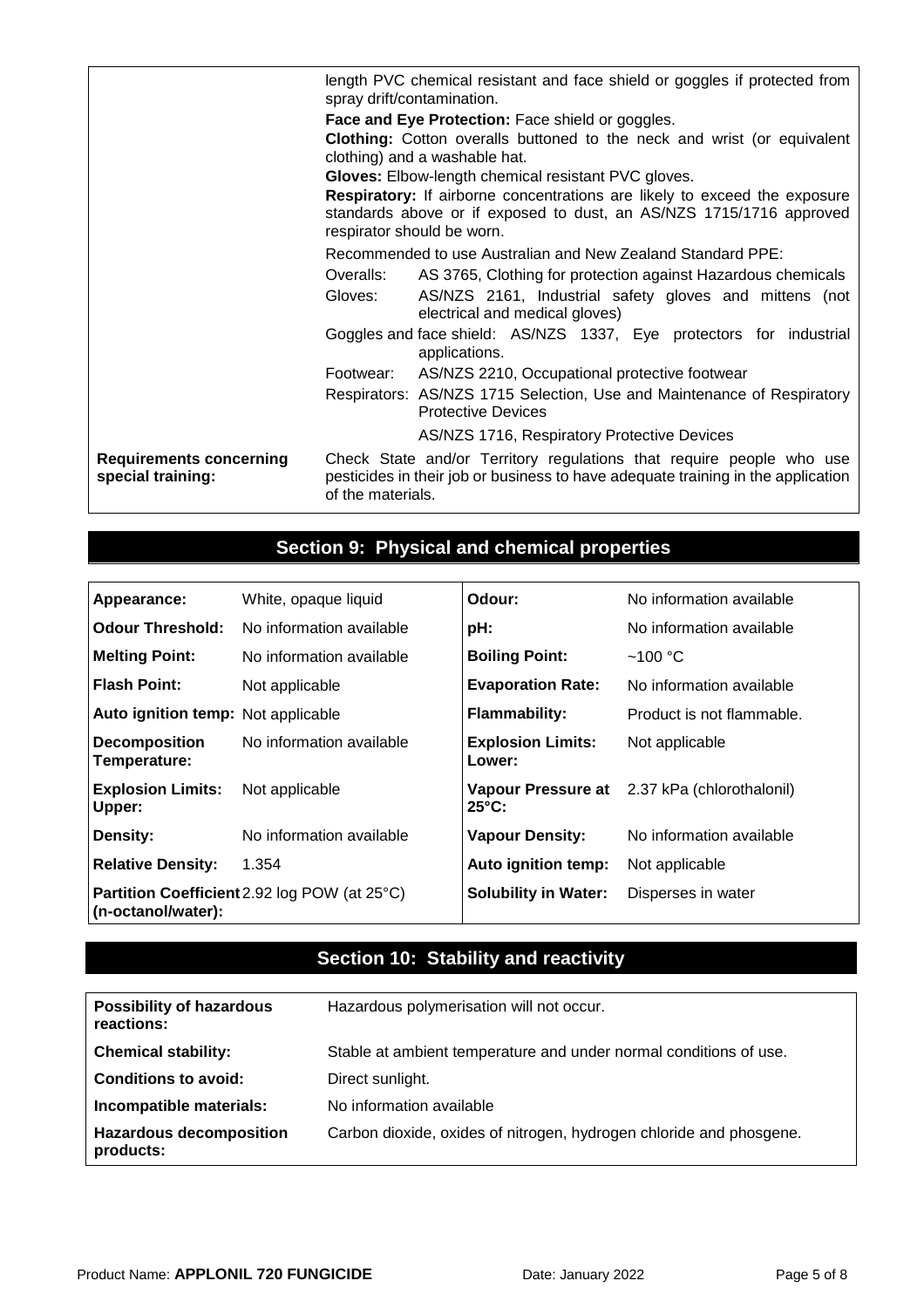### **Section 11: Toxicological information**

| <b>Toxicity:</b>                                                                    | $LD_{50}/LC_{50}$ Values Relevant for Classification: 1897-45-6 Chlorothalonil (ISO)                                                                                                                                                                                                                                                                                                                                                     |               |                                                                              |  |  |
|-------------------------------------------------------------------------------------|------------------------------------------------------------------------------------------------------------------------------------------------------------------------------------------------------------------------------------------------------------------------------------------------------------------------------------------------------------------------------------------------------------------------------------------|---------------|------------------------------------------------------------------------------|--|--|
|                                                                                     | Oral                                                                                                                                                                                                                                                                                                                                                                                                                                     | $LD_{50}$     | >5000 mg/kg (rat)                                                            |  |  |
|                                                                                     | Dermal                                                                                                                                                                                                                                                                                                                                                                                                                                   | $LD_{50}$     | >5000 mg/kg (rat)                                                            |  |  |
|                                                                                     | Inhalation                                                                                                                                                                                                                                                                                                                                                                                                                               | $LC_{50}/4 h$ | $0.1$ mg/l (rat)                                                             |  |  |
| <b>Acute Health Effects:</b>                                                        |                                                                                                                                                                                                                                                                                                                                                                                                                                          |               |                                                                              |  |  |
| Inhalation:                                                                         | Fatal if inhaled. May cause respiratory irritation, increased secretion of<br>mucous and headache.                                                                                                                                                                                                                                                                                                                                       |               |                                                                              |  |  |
| Skin:                                                                               | May cause skin irritation, itchiness and reddening of contacted skin. Skin<br>sensitiser.                                                                                                                                                                                                                                                                                                                                                |               |                                                                              |  |  |
| Eye:                                                                                | Causes severe eye irritation, stinging, reddening, watering, swelling of<br>eyelids and blurred vision                                                                                                                                                                                                                                                                                                                                   |               |                                                                              |  |  |
| Ingestion:                                                                          | May cause irritation of the mouth with extreme pain and reddening of skin.<br>Very high doses may cause a loss of muscle coordination, rapid breathing,<br>nose bleeding, vomiting, hyperactivity, and death. Dermatitis, vaginal<br>bleeding, bright yellow and/or bloody urine, and kidney tumours may also<br>occur.                                                                                                                  |               |                                                                              |  |  |
| <b>Skin Corrosion / Irritation:</b>                                                 | Based on classification principles, the classification criteria are not met.                                                                                                                                                                                                                                                                                                                                                             |               |                                                                              |  |  |
| Serious Eye Damage /<br>Irritation:                                                 | Causes serious eye damage.                                                                                                                                                                                                                                                                                                                                                                                                               |               |                                                                              |  |  |
| <b>Respiratory or Skin</b><br>Sensitisation:                                        | May cause an allergic skin reaction.                                                                                                                                                                                                                                                                                                                                                                                                     |               |                                                                              |  |  |
| <b>Germ Cell Mutagenicity:</b>                                                      |                                                                                                                                                                                                                                                                                                                                                                                                                                          |               | Based on classification principles, the classification criteria are not met. |  |  |
| Carcinogenicity:                                                                    | Suspected of causing cancer.<br>Chlorothalonil is classified by IARC as Group 2B - Possibly carcinogenic to<br>humans.<br>Chlorothalonil is classified by Safe Work Australia as Carcinogen Category<br>3.                                                                                                                                                                                                                               |               |                                                                              |  |  |
| <b>Reproductive toxicity:</b>                                                       |                                                                                                                                                                                                                                                                                                                                                                                                                                          |               | Based on classification principles, the classification criteria are not met. |  |  |
| <b>Specific Target Organ</b><br><b>Toxicity (STOT) - Single</b><br><b>Exposure:</b> | May cause respiratory irritation.                                                                                                                                                                                                                                                                                                                                                                                                        |               |                                                                              |  |  |
| <b>Specific Target Organ</b><br><b>Toxicity (STOT) - Repeated</b><br>Exposure:      |                                                                                                                                                                                                                                                                                                                                                                                                                                          |               | Based on classification principles, the classification criteria are not met. |  |  |
| <b>Aspiration Hazard:</b>                                                           |                                                                                                                                                                                                                                                                                                                                                                                                                                          |               | Based on classification principles, the classification criteria are not met. |  |  |
| <b>Chronic Health Effects:</b>                                                      | Prolonged or repeated skin contact may cause skin sensitisation. Some<br>individuals may become sensitive to contact with chlorothalonil.                                                                                                                                                                                                                                                                                                |               |                                                                              |  |  |
| <b>Existing Conditions</b><br><b>Aggravated by Exposure:</b>                        | No information available.                                                                                                                                                                                                                                                                                                                                                                                                                |               |                                                                              |  |  |
| <b>Additional toxicological</b><br>information:                                     | The Australian Acceptable Daily Intake (ADI) for chlorothalonil for a human<br>is 0.01 mg/kg/day, set for the public for daily, lifetime exposure. This is based<br>on the NOEL of 1.5 mg/kg/day, the level determined to show no effects during<br>long term exposure for the most sensitive indicators and the most sensitive<br>species. (Ref: Comm. Dept. of Health and Ageing Office of Chemical Safety,<br>'ADI List', June 2014). |               |                                                                              |  |  |

### **Section 12: Ecological information (cont. page 7)**

**Aquatic toxicity: 1897-45-6 Chlorothalonil (ISO)**

Chlorothalonil is not toxic to birds or bees.

EC<sub>50</sub>/120hr 210 μg/l (selenastrum capricornutum)  $LC_{50}/48$  h 70 μg/l (daphnia)<br> $LC_{50}/96$  h 0.043 mg/l (rainbo 0.043 mg/l (rainbow trout) 0.059 mg/l (bluegill)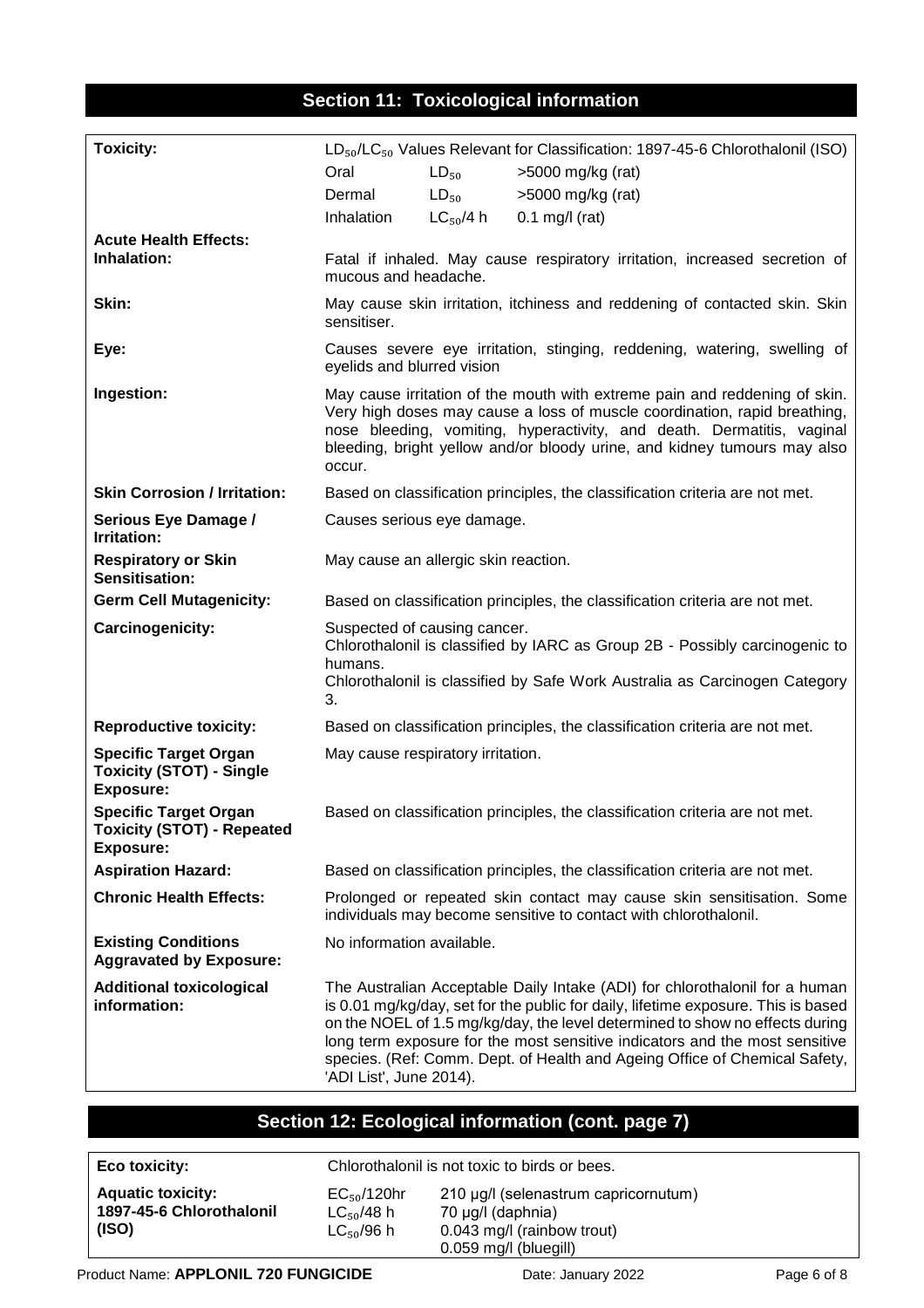|                                          | Very toxic to aquatic organisms. May cause long-term adverse effects in the<br>aquatic environment.                                                                                |
|------------------------------------------|------------------------------------------------------------------------------------------------------------------------------------------------------------------------------------|
| <b>Persistence and</b><br>Degradability: | Average field half-life of chlorothalonil is 7-30 days. In water, the half-life of<br>chlorothalonil is 4.5 hours to 9 days.<br>Chlorothalonil has high persistence in water/soil. |
| <b>Bio accumulative Potential:</b>       | The bioaccumulation potential of chlorothalonil is low.                                                                                                                            |
| <b>Mobility in Soil:</b>                 | The mobility of chlorothalonil is medium.                                                                                                                                          |
| Other adverse effects:                   | No information available                                                                                                                                                           |

## **Section 13: Disposal considerations**

| <b>Product Disposal:</b>   | On site disposal of the concentrated product is not acceptable. Ideally, the<br>product should be used for its intended purpose. If there is a need to dispose<br>of the product, approach local authorities who hold periodic collections of<br>unwanted chemicals (ChemClear®).                                                                                                                                                                                                                                                                                                                                                                                                                                                                                                                                                                                                                                                                                                                                                                                                         |
|----------------------------|-------------------------------------------------------------------------------------------------------------------------------------------------------------------------------------------------------------------------------------------------------------------------------------------------------------------------------------------------------------------------------------------------------------------------------------------------------------------------------------------------------------------------------------------------------------------------------------------------------------------------------------------------------------------------------------------------------------------------------------------------------------------------------------------------------------------------------------------------------------------------------------------------------------------------------------------------------------------------------------------------------------------------------------------------------------------------------------------|
| <b>Container Disposal:</b> | Do not use this container for any other purpose. Triple rinse containers; add<br>rinsate to the spray tank, then offer the container for recycling/reconditioning,<br>or puncture top, sides and bottom and dispose of in landfill in accordance<br>with local regulations. drumMUSTER is the national program for the<br>collection and recycling of empty, cleaned, non-returnable crop production<br>and on-farm animal health chemical containers. If the label on your container<br>carries the drumMUSTER symbol, triple rinse the container, ring your local<br>Council, and offer the container for collection in the program. If recycling,<br>replace cap and return clean containers to recycler or designated collection<br>point. If not recycling, puncture or shred and bury containers in local authority<br>landfill. If no landfill is available, bury the containers below 500mm in a<br>disposal pit specifically marked and set up for this purpose clear of<br>waterways, desirable vegetation and tree roots. Empty containers and<br>product should not be burnt. |

| Section 14: Transport information (cont page 8)                   |                                                                                                                                                          |                                                                                                       |  |  |  |
|-------------------------------------------------------------------|----------------------------------------------------------------------------------------------------------------------------------------------------------|-------------------------------------------------------------------------------------------------------|--|--|--|
|                                                                   |                                                                                                                                                          |                                                                                                       |  |  |  |
| <b>General Transport</b><br>Information:                          | It is considered good practice not to transport agricultural chemical products<br>with food, food related materials and animal feed products.            |                                                                                                       |  |  |  |
| Land:                                                             | Considered non-dangerous for road and rail transport by the Australian Code<br>for the Transport of Dangerous Goods Road and Rail (August 2014 edition). |                                                                                                       |  |  |  |
| Sea and Air:                                                      | Considered DANGEROUS for transport by sea and air in accordance with<br>the IMDG Code 37-14.                                                             |                                                                                                       |  |  |  |
| UN number:                                                        | <b>UN3082</b>                                                                                                                                            |                                                                                                       |  |  |  |
| <b>IMDG Proper Shipping Name:</b>                                 |                                                                                                                                                          | ENVIRONMENTALLY<br>HAZARDOUS SUBSTANCE,<br>LIQUID.<br>N.O.S. (Chlorothalonil (ISO)), MARINE POLLUTANT |  |  |  |
| <b>IATA Proper Shipping Name:</b>                                 |                                                                                                                                                          | ENVIRONMENTALLY HAZARDOUS<br>SUBSTANCE,<br>LIQUID,<br>N.O.S. (Chlorothalonil (ISO))                   |  |  |  |
| <b>Dangerous Goods Class:</b>                                     |                                                                                                                                                          | 9 Miscellaneous dangerous substances and articles.                                                    |  |  |  |
| Packing Group - ADG, IMDG, IATA:                                  | Ш                                                                                                                                                        |                                                                                                       |  |  |  |
| <b>Marine pollutant:</b>                                          | Yes                                                                                                                                                      |                                                                                                       |  |  |  |
| Symbol:                                                           | (fish and tree)                                                                                                                                          |                                                                                                       |  |  |  |
| <b>EMS Number:</b>                                                | $F-A, S-F$                                                                                                                                               |                                                                                                       |  |  |  |
| <b>Hazchem Code:</b>                                              | 3Z                                                                                                                                                       |                                                                                                       |  |  |  |
| <b>Special Provisions:</b>                                        | 179, 274, 331, 335, AU01                                                                                                                                 |                                                                                                       |  |  |  |
| <b>Limited Quantities:</b>                                        | 5I.                                                                                                                                                      |                                                                                                       |  |  |  |
| Packagings & IBCs - Packing Instruction:                          |                                                                                                                                                          | P001, IBC03, LP01                                                                                     |  |  |  |
| Packagings & IBCs - Special Packing Provisions:                   |                                                                                                                                                          | PP <sub>1</sub>                                                                                       |  |  |  |
| <b>Portable Tanks &amp; Bulk Containers - Instructions:</b>       |                                                                                                                                                          | T4                                                                                                    |  |  |  |
| <b>Portable Tanks &amp; Bulk Containers - Special Provisions:</b> |                                                                                                                                                          | <b>TP1, TP29</b>                                                                                      |  |  |  |
|                                                                   |                                                                                                                                                          |                                                                                                       |  |  |  |